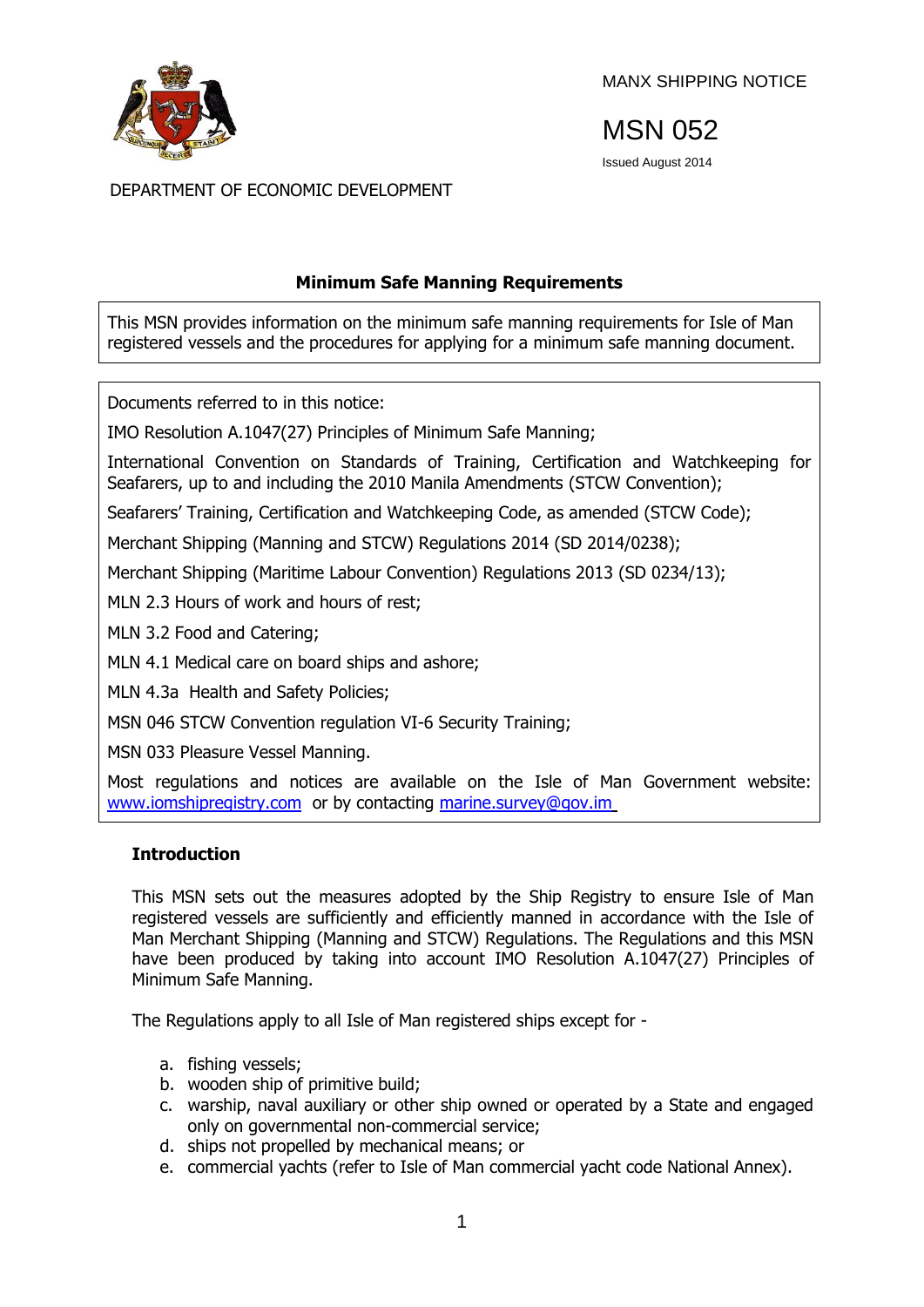# **Section 1 Minimum Safe Manning Document**

### **1. Minimum safe manning document requirement**

All Isle of Man registered commercial ships of 200GT or over engaged on international voyages, or operating from a port, or between ports in another country are required to apply for and be issued with a minimum safe manning document as part of the process of registering with the Isle of Man. The minimum safe manning document will be issued to the vessel when it registers with the Isle of Man and the ship must not proceed to sea unless it –

- a. carries a valid minimum safe manning document issued by the Ship Registry\*; and
- b. is manned in accordance with the requirements of the minimum safe manning document.

\*Note – for vessels of 200GT or over but less than 500GT this is called a "Manx Minimum Safe Manning Document".

In order to obtain a minimum safe manning document the ship's Company shall apply to the Ship Registry taking into account the guidance in Section 2 and 3 of this MSN. Upon receipt of this application the Ship Registry will evaluate the application and if satisfied the proposal meets the requirements a minimum safe manning document will be issued valid for a maximum period of 5 years.

Once issued the minimum safe manning document will only be valid -

- a. for the operational areas stated on it;
- b. during the period stated on it; and
- c. if any conditions stated on it are complied with.

#### Changes that affect the ship's manning

When there are any changes which may affect the ship's minimum safe manning, the ship's Company must prepare and submit a new proposal for the ship's minimum safe manning (refer to Section 3 for further information).

#### Temporary dispensations

In exceptional circumstances the Ship Registry must be contacted to request permission for a vessel to sail with fewer seafarers than stated on the minimum safe manning document. Whenever this circumstance arises, the Ship Registry will make an assessment of the vessel's manning levels and permission may be given for the vessel to sail for up to 21 days with less persons than stated on the minimum safe manning document.

#### Withdrawal of minimum safe manning document

The Ship Registry may withdraw the vessel's minimum safe manning document if –

- a. the ship's Company fails to submit a new proposal for the ship's minimum safe manning when changes in the trading area(s), construction, machinery, equipment or operation and maintenance of the ship have taken place which affect the minimum safe manning; or
- b. the ship persistently fails to be in compliance with the minimum hours of rest requirements.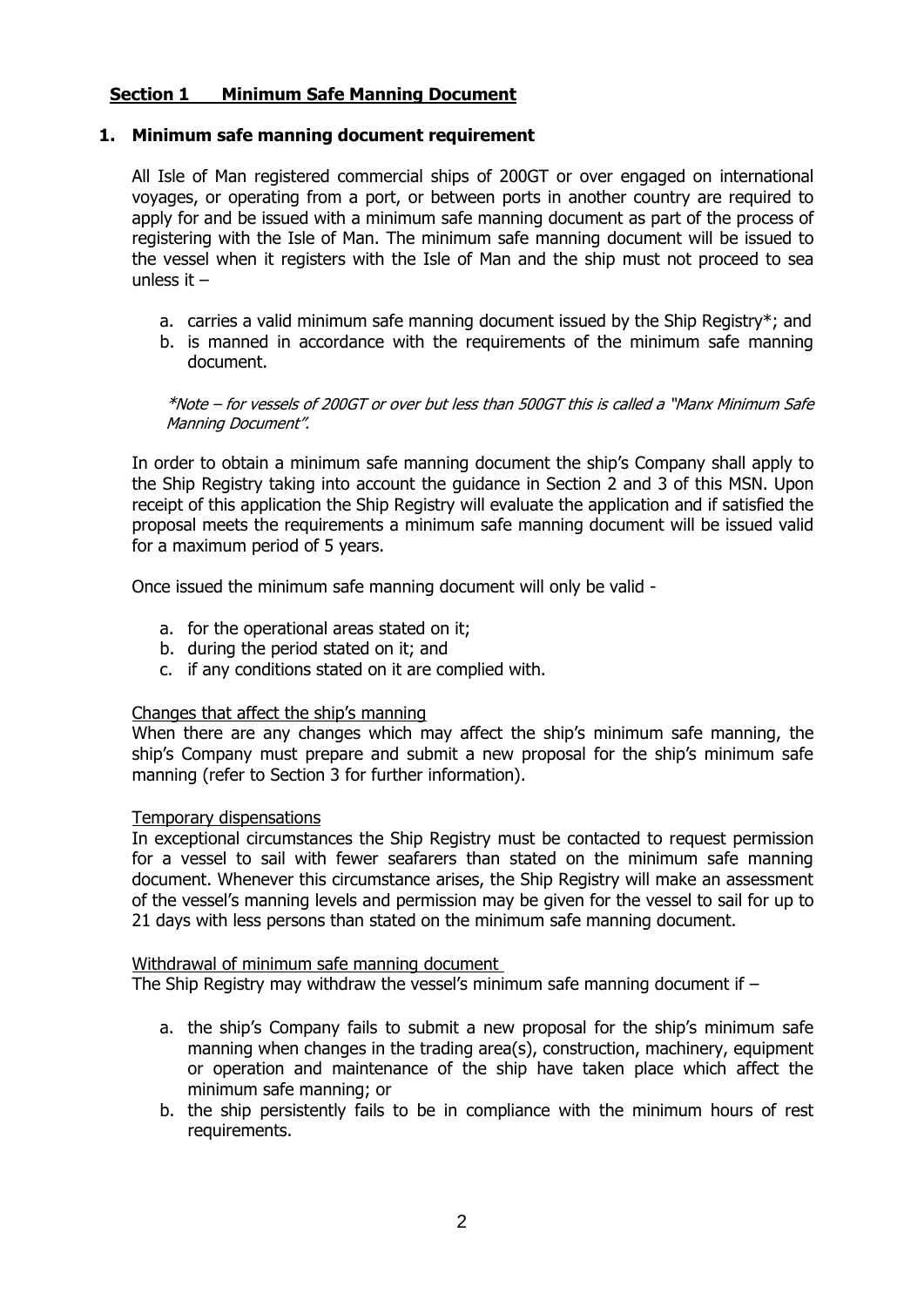### Ship's Company

"Company" in relation to a ship means the owner of the ship, or any other organisation or person such as the manager, or the bareboat charterer, who has assumed responsibility for operation of the ship from the shipowner and who, on assuming such responsibility, has agreed to take over the duties and responsibilities imposed on the Company by the SOLAS Convention and the STCW Convention.

### **2. Pleasure vessels**

Pleasure vessels registered with the Isle of Man must comply with the manning requirements as stated in MSN 033. These vessels are not subject to a survey and inspection regime and do not require a minimum safe manning document. However if a pleasure vessel is involved in an accident and it is subsequently shown that the manning levels do not meet the requirements stated in MSN 033, the ship's Company could be prosecuted.

### **3. Port State control**

Foreign (non-Isle of Man registered) commercial vessels visiting an Isle of Man port may be subject to a port State control inspection by an Isle of Man surveyor. If as part of this inspection it is found that the vessel fails to comply with the applicable safe manning requirements of the ship's flag State, the vessel may be detained until any deficiency has been rectified.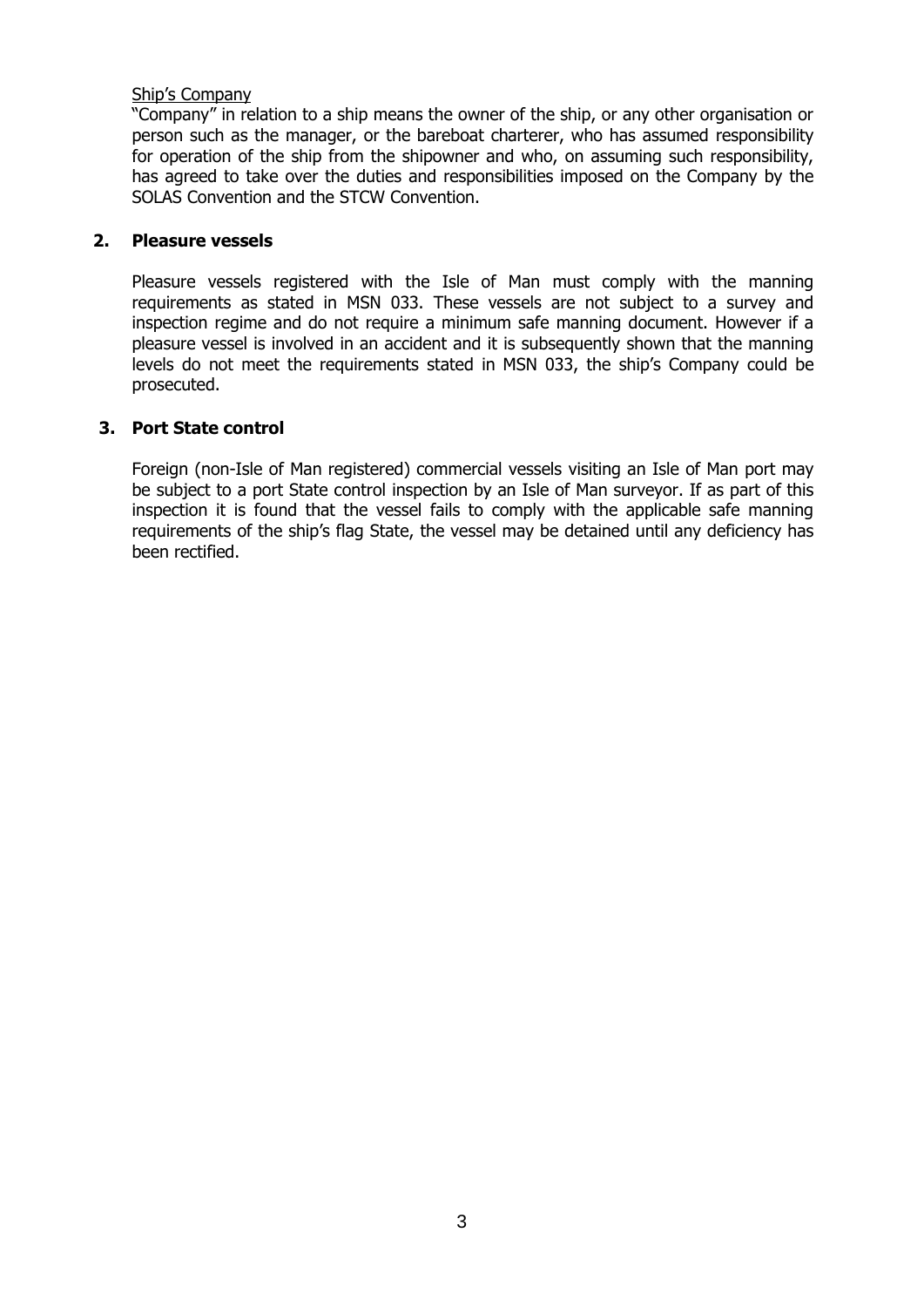## **Section 2 Guidelines for determining a ship's minimum safe manning**

The following guidelines have been developed to assist the ship's Company in determining the minimum safe manning for Isle of Man registered ships. These guidelines have been developed taking into account Resolution A.1047(27) Annex 2 Guidelines for determination of minimum safe manning.

In determining the minimum safe manning the ship's Company must take into account the following -

### **1. Sufficient number of qualified persons**

There must always be sufficient numbers of STCW qualified seafarers onboard to meet peak workload situations and conditions. This shall be determined with due regard to the statutory minimum hours of rest requirements (see paragraph 4 below).

Consideration must also be given to -

- a. the capability of the Master and the ship's complement to coordinate the activities necessary for the safe operation and for the security of the ship and for the protection of the marine environment;
- b. cargo handling and stowage, comprising the tasks, duties and responsibilities required to plan, monitor and ensure safe loading, stowage, security, care during the voyage and unloading of cargo to be carried on the ship; and
- c. maintaining the safety arrangements and the cleanliness of all accessible spaces to minimise the risk of fire.

#### **2. Trading areas**

The minimum safe manning document can be issued with an "unlimited" trading area. However, there is the possibility of defining a "limited operational area", to cater for vessels which may be confined in their operations to a limited geographical area. The vessel's voyages will be limited in distance from a safe port, within which back up services are available. The Ship Registry may consider a different minimum safe manning level taking into account the nature of the vessel's voyages in that area.

A vessel which operates part of the time within a limited operational area and part of the time on more extensive voyages may elect to have more than one minimum safe manning document. Similarly passenger ships which have the capability to operate in more than one mode may have a separate minimum safe manning document for each mode.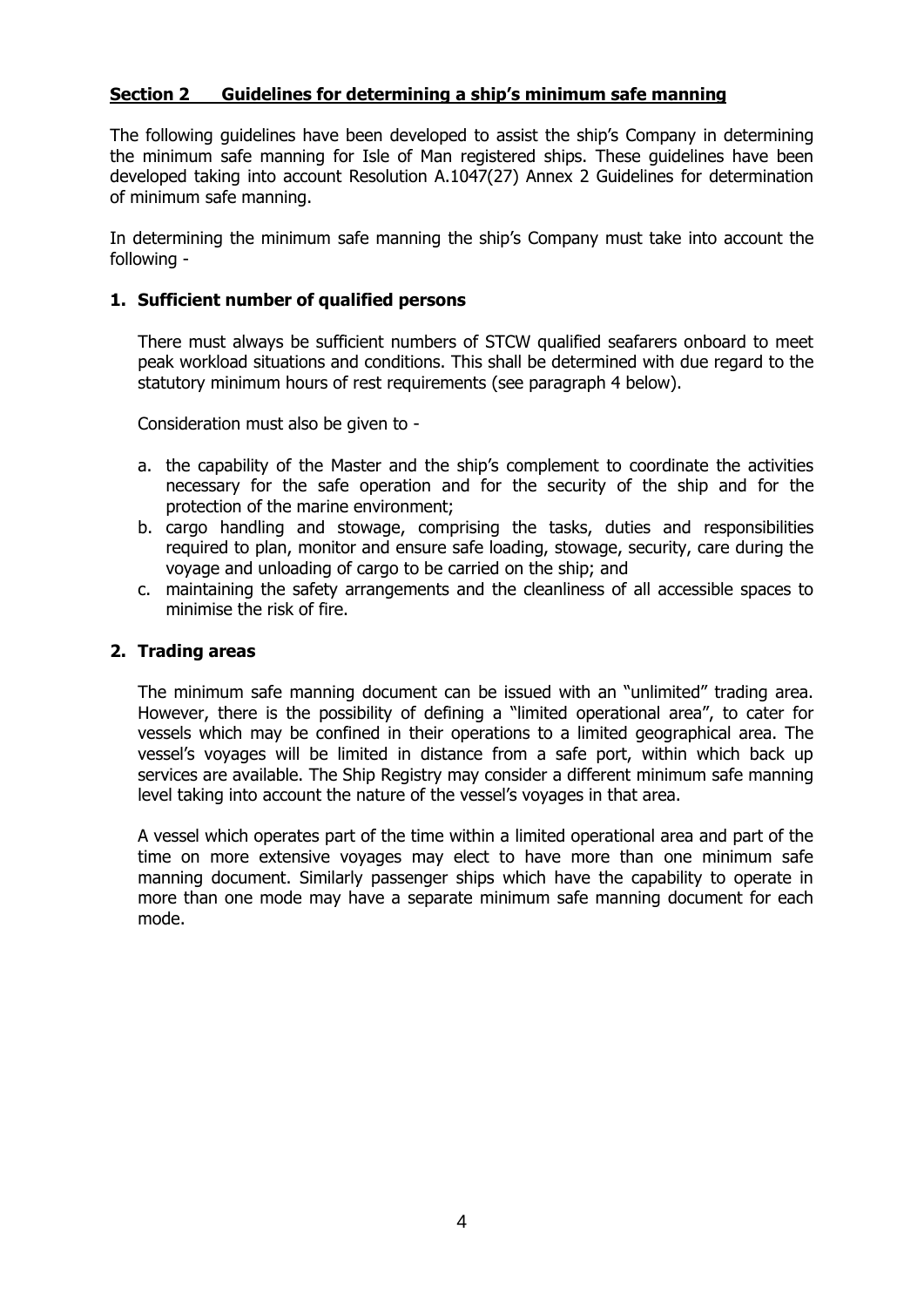## **3. Watchkeeping**

### a. Deck department

There should always be sufficient navigational officers onboard a ship to  $-$ 

- plan and conduct safe navigation;
- maintain a safe navigational watch in accordance with the requirements of the STCW Code;
- manoeuvre and handle the ship in all conditions; and
- moor and unmoor the ship safely.

In most cases the vessel's Master should not be required to keep regular watches and a three-watch system should be adopted. However, under the following circumstances the Ship Registry may consider a minimum safe manning application for vessels of less than 3000GT which would require the Master to keep a regular watch.

These circumstances must be stated on the minimum safe manning application form and may include, but not be limited to  $-$ 

- limited cabin numbers on the vessel; or
- vessels on short voyages which spend time in port in addition to cargo duties.

Table 1 can be used as guidance for the ship's Company when determining the minimum safe manning requirements for the number of deck officers on a vessel.

| <b>Vessel</b><br>category                               | <b>Manning scale</b>                                                                                                                                                                                                                          |
|---------------------------------------------------------|-----------------------------------------------------------------------------------------------------------------------------------------------------------------------------------------------------------------------------------------------|
| Vessels of<br>3000GT and<br>over                        | Master (STCW Reg. II/2)<br>Chief Mate (STCW Reg. II/2)<br>2 Officers in charge of a navigational watch (STCW Reg. II/1)<br>3 Navigational watch ratings (STCW Reg. II/4 or II/5)                                                              |
| Vessels of<br>500GT and over<br>and less than<br>3000GT | Master (STCW Reg. II/2)<br>Chief Mate (STCW Reg. II/2)<br>2* Officers in charge of a navigational watch (STCW Reg.<br>II/1)<br>3 Navigational watch ratings (STCW Reg. II/4 or II/5)<br>*under certain circumstances this may be reduced by 1 |
| <b>Vessels less</b><br>than 500GT                       | Master (STCW Reg. II/3)<br>Chief Mate (STCW Reg. II/3)<br>2 Navigational watch ratings (STCW Reg. II/4 or II/5)                                                                                                                               |

Table 1 Deck department - Guidance for minimum manning

#### b. Engine department

There should always be sufficient engineers onboard to undertake the tasks, duties and responsibilities required to –

 operate and monitor the ship's main propulsion and auxiliary machinery and evaluate the performance of such machinery;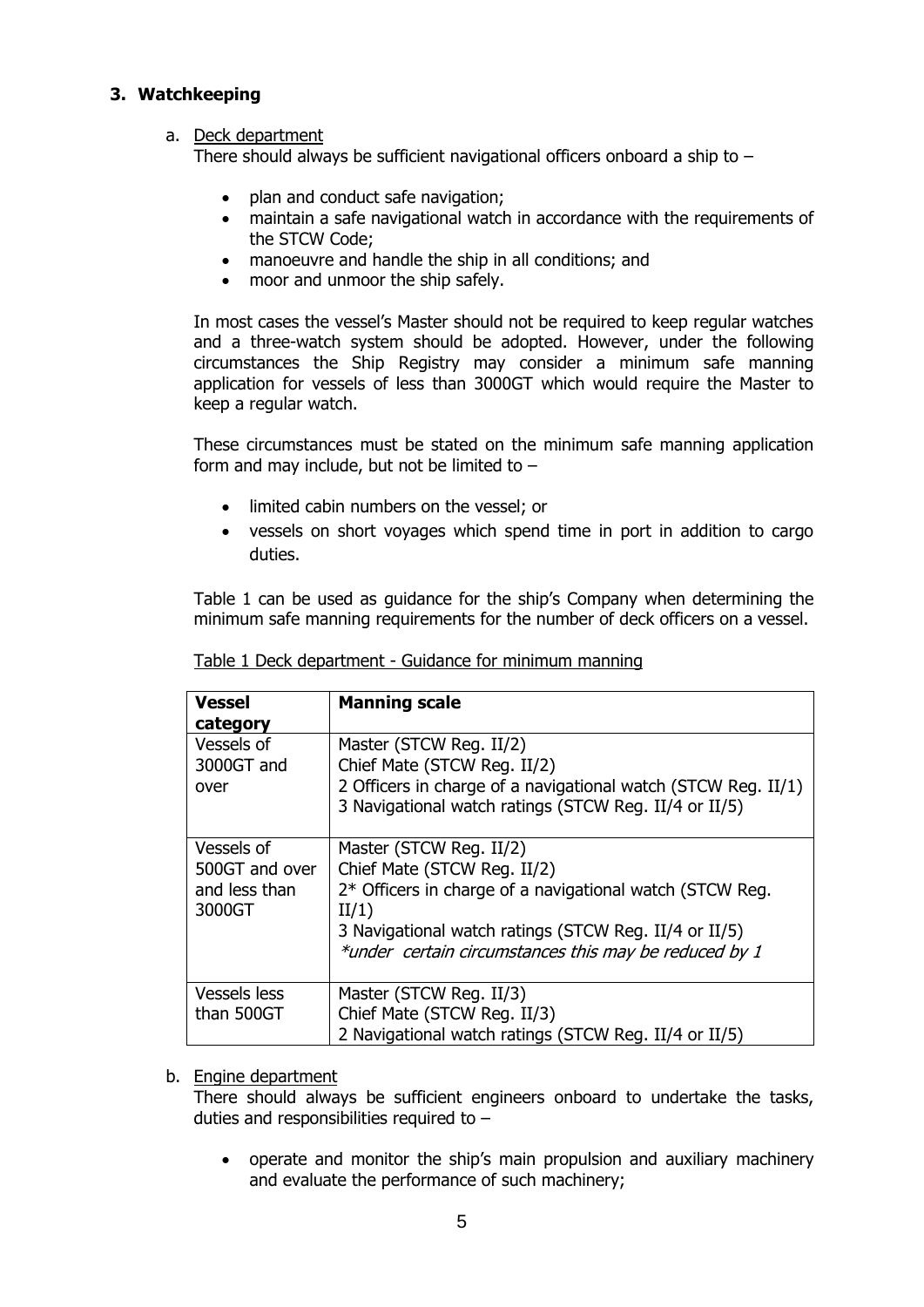- maintain a safe engineering watch in accordance with the requirements of the STCW Code;
- manage and perform fuel and ballast operations; and
- maintain safety of the ship's engine equipment, systems and services.

Except in ships operating with unattended machinery spaces, the chief engineer should not normally be required to keep regular watches and a three-watch system should be adopted. However, under the following circumstances the Ship Registry may consider a minimum safe manning application for vessels not classed for UMS operation of less than 3000kW propulsion power with one less Engineering Officer in charge of an Engineering watch.

These circumstances must be stated on the minimum safe manning application form and may include, but not be limited to  $-$ 

- limited cabin numbers on the vessel; or
- vessel's on short voyages which spend time in port in addition to cargo duties

Table 2 can be used as guidance for the ship's Company when determining the minimum safe manning requirements for the vessel's engine room department.

| <b>Vessel category</b>  | <b>Manning scale</b>                                                  |  |  |  |
|-------------------------|-----------------------------------------------------------------------|--|--|--|
| <b>Vessels with</b>     | Chief Engineer (STCW Reg. III/2)                                      |  |  |  |
| propulsion power        | Second Engineer (STCW Reg. III/2)                                     |  |  |  |
| of 3000kW or            | Officer in charge of an engineering watch (STCW Reg. III/1)           |  |  |  |
| more classed for        | 1 Engine room rating (STCW Reg. III/4 or III/5)                       |  |  |  |
| <b>UMS</b>              |                                                                       |  |  |  |
| <b>Vessels with</b>     | Chief Engineer (STCW Reg. III/2)                                      |  |  |  |
| propulsion power        | Second Engineer (STCW Reg. III/2)                                     |  |  |  |
| of 3000kW or            | 2 Officers in charge of an engineering watch (STCW Reg.               |  |  |  |
| more <b>not</b> classed | III/1)                                                                |  |  |  |
| for UMS                 | 3 Engine room ratings (STCW Reg. III/4 or III/5)                      |  |  |  |
| Vessels of 750kW        | Chief Engineer (STCW Reg. III/3)                                      |  |  |  |
| or over but less        | Second Engineer (STCW Reg. III/3)*                                    |  |  |  |
| than 3000kW             | 1 Engine room rating (STCW Reg. III/4 or III/5)                       |  |  |  |
| classed for UMS         | * an STCW Reg. III/1 Certificate is acceptable if it states "valid as |  |  |  |
|                         | second engineer on vessels <3000kW"                                   |  |  |  |
| Vessels of 750          | Chief Engineer (STCW Reg. III/3)                                      |  |  |  |
| kW or over but          | Second Engineer (STCW Reg. III/3)                                     |  |  |  |
| less than 3000kW        | 2* Officers in charge of an engineering watch (STCW Reg.              |  |  |  |
| not                     | III/1)                                                                |  |  |  |
| classed for UMS         | 2 Engine room ratings (STCW Reg. III/4 or III/5)                      |  |  |  |
|                         | ** under certain circumstances this may be reduced by 1               |  |  |  |

| Table 2 Engine room – Guidance for minimum manning |  |  |
|----------------------------------------------------|--|--|
|                                                    |  |  |

#### c. Exceptional circumstances

Under exceptional circumstances the Ship Registry may permit a minimum safe manning document for any vessel with fewer persons than stated in Tables 1 & 2. These applications will only be considered when a company requests a specific variation from the requirements on the minimum safe manning application form.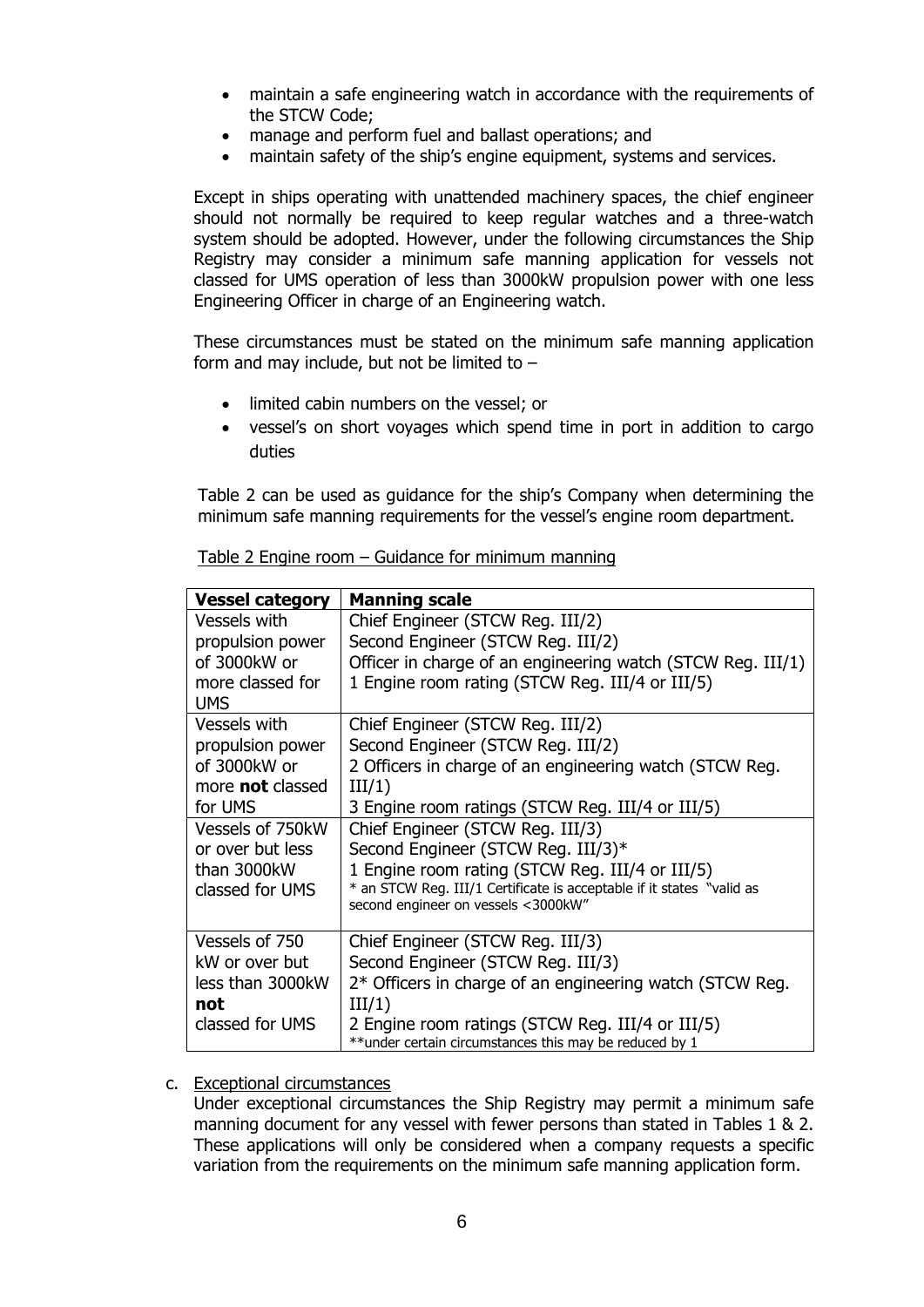Currently, the circumstances where the Ship Registry will consider an application for a reduction of the safe manning onboard include –

- where the company already operates at least one sister vessel on the Isle of Man register with that safe manning level; and
- the company provides evidence that the vessel has been operating in compliance with the minimum hours of rest requirements and the vessel's flag State and port State control inspection records are considered to be acceptable by the Ship Registry.

The Ship Registry will not consider an application for reduced manning under exceptional circumstances where that vessel is not an 'existing' vessel, i.e. where the vessel keel was laid after the application date of the Regulations.

#### d. Electrical engineering

Sufficient engineers or an electro-technical officer should be onboard to undertake the tasks, duties and responsibilities required to  $-$ 

- operate the ship's electrical and electronic equipment; and
- maintain the safety of the ship's electrical and electronic systems.

#### e. Unattended Machinery Spaces (UMS)

The minimum safe manning document states whether the vessel is operating in UMS mode or with a manned engine room. To operate in UMS mode, the vessel will have to be classed for periodically unattended engine room operation in accordance with the vessel's Classification Society requirements. A vessel operating in UMS mode requires less engine room personnel than a permanently manned engine room.

In the event of a failure of the UMS system, the Ship Registry must be advised in order for the engine room manning levels to be re-assessed. Following the assessment, there may be a requirement for additional engine room personnel and a short term minimum safe manning document will be issued reflecting this increase in personnel. This will state the vessel is operating with a manned engine room. When the engine room is being operated in a non-UMS mode the engine room should be manned by at least 2 persons.

#### f. Engineers on vessels of less than 750kW propulsion power

The Ship Registry may stipulate on a case-by-case basis that an engineer with the qualifications specified in STCW Reg. III/I is carried onboard a vessel with a propulsion power of less than 750kW.

If the vessel's propulsion power is less than 350kW an engineer may not be required, however one of the senior officers will be required to be fully familiar with the operation of the main engine and auxiliary systems.

### **4. Minimum rest hours**

Part 6 of the Merchant Shipping (Maritime Labour Convention) Regulations 2013, states the Isle of Man requirements for the minimum hours of rest, and these Regulations must be taken into account when determining the vessel's minimum safe manning. Further information is available in MLN 2.3 Hours of work and hours of rest.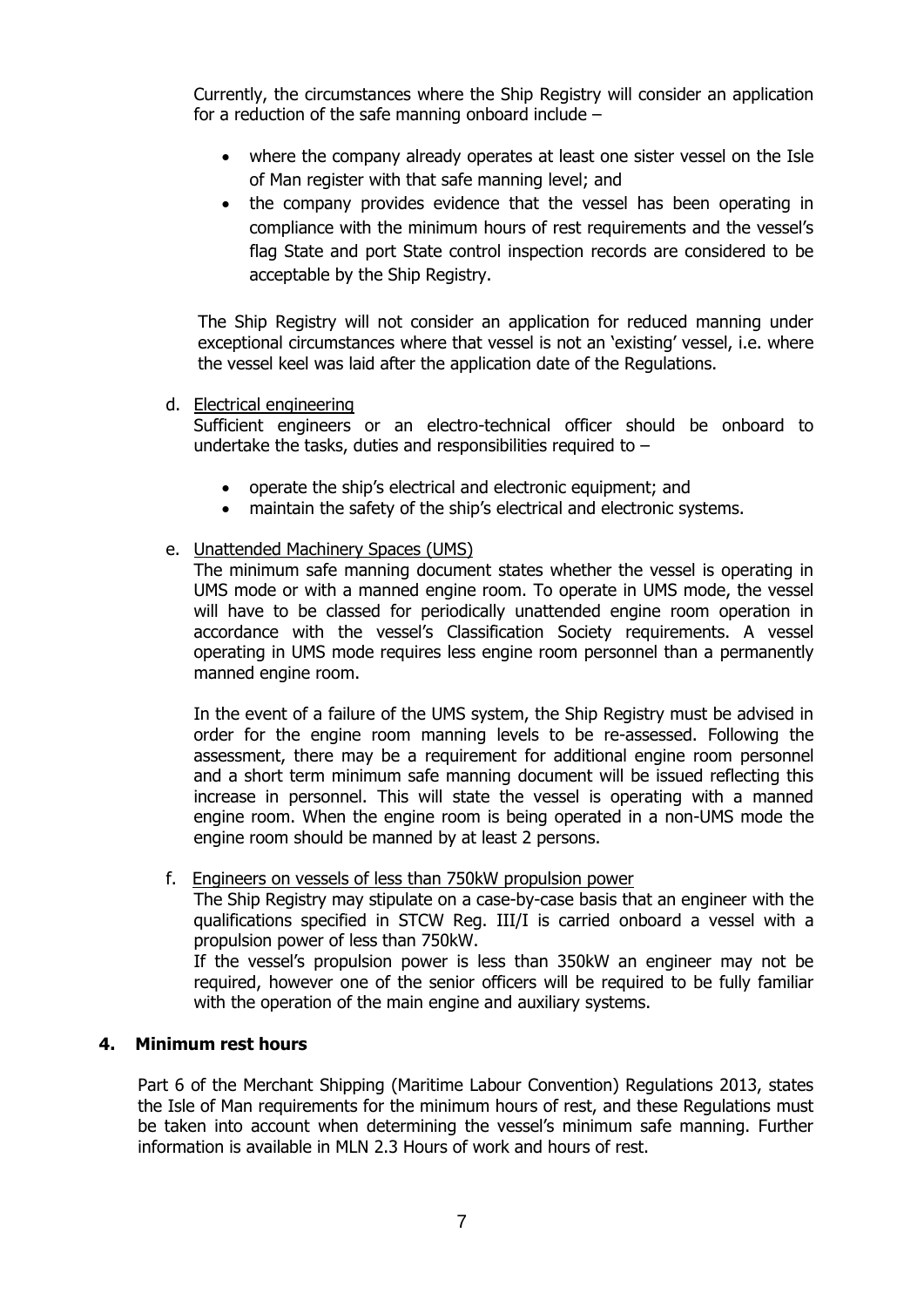## **5. Safety management, occupational safety, health and hygiene**

When determining the minimum safe manning the Isle of Man health and safety policies and programmes must be taken into consideration (as stated in MLN 4.3a). Particular attention should be given to the manning requirement for safety committees, safety representatives and safety officers.

### **6. Ship's cook**

A qualified ship's cook is required for vessels operating with a prescribed manning of 6 or more seafarers on voyages of more than 3 days or more than 36 hours from a safe port. Further information is available in MLN 3.2 Food and Catering.

## **7. Security**

For vessels subject to the ISPS Code the seafarers' security duties at all security levels must be taken into account. The vessel must carry a ship security officer qualified in accordance with STCW Reg. VI/5 and all seafarers must be qualified in accordance with STCW Reg. VI/6.

Further information is available in MSN 046 STCW Convention regulation VI-6 Security Training.

### **8. Radiocommunications**

Every person performing radio duties on a ship which operates with a GMDSS radio system shall hold an appropriate certificate for GMDSS radio operators.

### **9. Training of seafarers**

The need to provide training opportunities for entrant seafarers to allow them to gain the necessary training and experience should also be taken into account.

#### **10. Operation of the ship and care for person on board**

There should be sufficient persons for the operation of the ship and care for persons onboard, comprising the tasks, duties and responsibilities required to –

- maintain the safety and security of all persons onboard and keep life-saving, firefighting and other safety systems in operational condition;
- operate and maintain all watertight closing arrangements;
- perform operations, as appropriate, to muster and disembark all persons onboard;
- perform operations, as appropriate, to ensure protection of the marine environment;
- undertake administrative tasks required for the safe operation and the security of the ship; and
- provide medical care on board ships (further information is stated in MLN 4.1).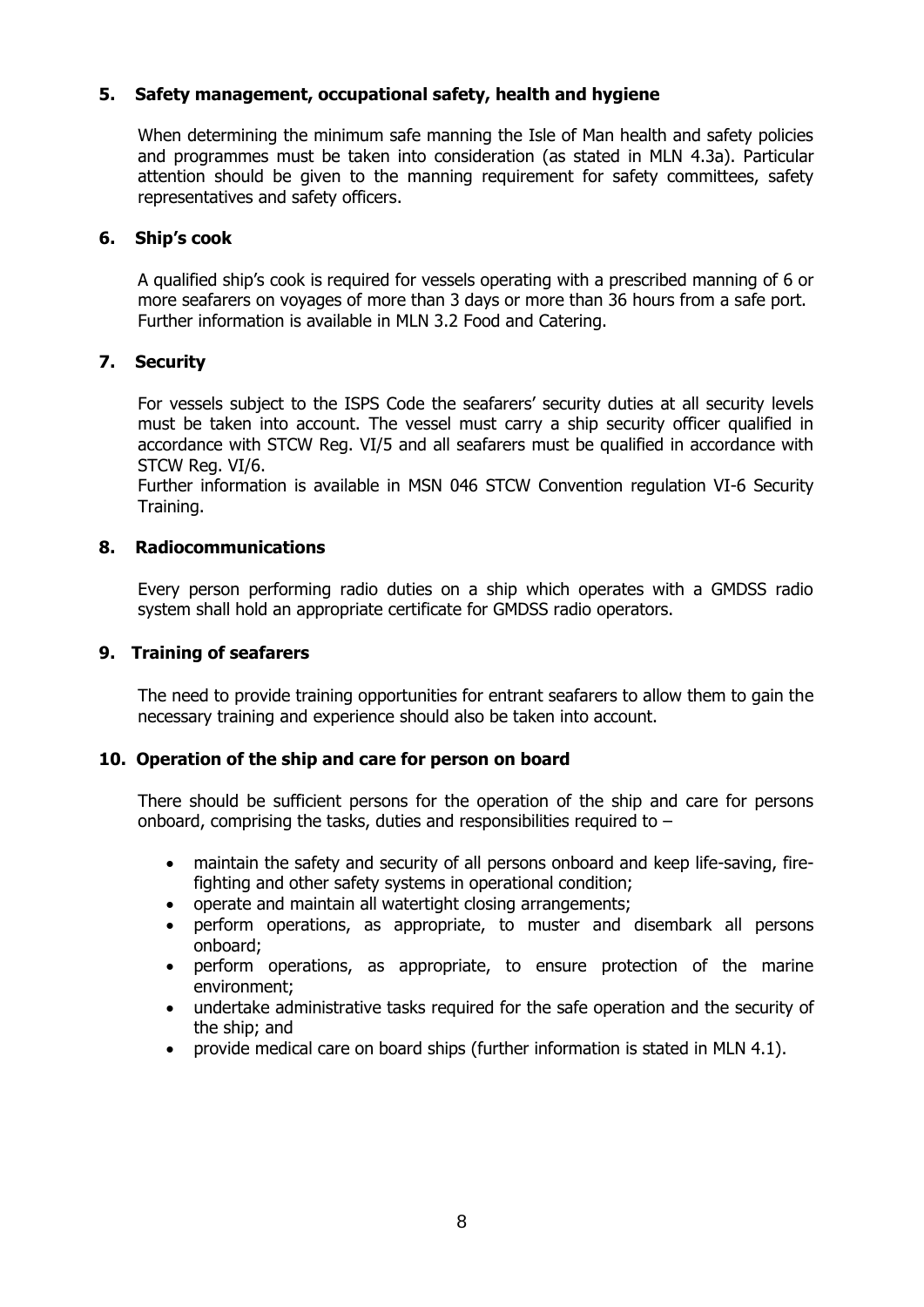## **Section 3 Responsibility of the ship's Company**

For all ships registering with the Isle of Man, the ship's Company must prepare and submit its proposal for the ship's minimum safe manning by completing the minimum safe manning application form which is available on the Ship Registry website.

In preparing a proposal for the minimum safe manning, the ship's Company should apply the objectives and principles of safe manning as stated in Section 5 and take into account the guidelines in Section 2.

The ship's Company must -

- 1. make an assessment of the tasks, duties and responsibilities of the ship's complement required for its safe operation, for its security, for protection of the marine environment and for dealing with emergency situations;
- 2. ensure that fitness for duty provisions and record of hours are implemented;
- 3. make an assessment of numbers and grades/capacities in the ship's complement required for its safe operation, for its security, for protection of the marine environment and for dealing with emergency situations;
- 4. prepare and submit the minimum safe manning application form to the Ship Registry which must be based upon the assessment stated in paragraph 1.(above). This proposal shall be justified by explaining how the proposed ship's complement will deal with emergency situations, including the evacuation of passengers, where necessary;
- 5. ensure that the minimum safe manning is adequate at all times and in all respects, including meeting peak workload situations, conditions and requirements and is in accordance with the principles, recommendations and guidelines contained in IMO Resolution A.1047(27); and
- 6. prepare and submit to the Ship Registry a new proposal for the minimum safe manning of a ship in the case of any of the following changes which may affect the ship's minimum safe manning –
	- $\bullet$  trading area(s);
	- construction;
	- machinery;
	- equipment;
	- operation; and
	- maintenance or management of the ship.

The Ship Registry will then evaluate the new proposal and if it is considered acceptable a new minimum safe manning document will be issued.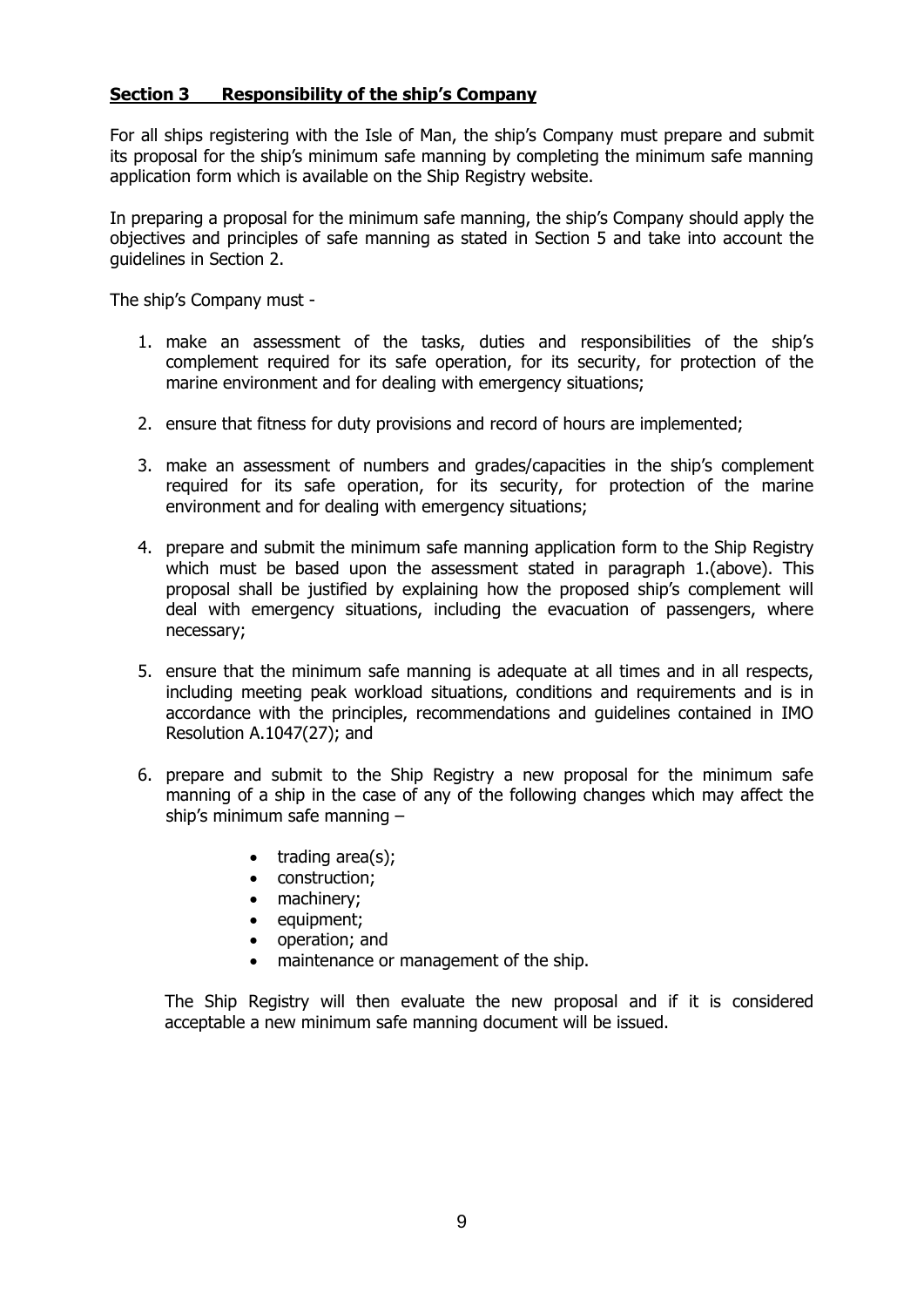# **Section 4 Approval by the Isle of Man Ship Registry**

The Isle of Man Ship Registry will evaluate the minimum safe manning application submitted by the ship's Company to ensure that –

- a) the proposed ship's complement contains the number and grades/capacities of personnel to fulfil the tasks, duties and responsibilities required for the safe operation of the ship, for its security, for protection of the marine environment and for dealing with emergency situations; and
- b) the Master, officers and other members of the ship's complement are not required to work more hours than is safe in relation to the performance of their duties and the safety of the ship and that the Isle of Man (Maritime Labour Convention) Regulations which implement minimum hours of rest can be complied with.

The Ship Registry will only approve a proposal for the minimum safe manning of a ship and issue a minimum safe manning document if it is fully satisfied that the proposed ship's complement is-

- a) established in accordance with the principles and guidelines contained in this MSN; and
- b) is adequate in all respects for the safe operation and the security of the ship and for the protection of the marine environment.

If the Ship Registry does not consider the proposal complies with this criteria the ship's Company will be required to amend the proposal.

Once the Ship Registry has approved the minimum safe manning of a ship, a minimum safe manning document will be issued valid for a maximum period of 5 years. The Isle of Man minimum safe manning document has been produced in the same format as the model form in the Appendix to IMO Resolution A.1047(27).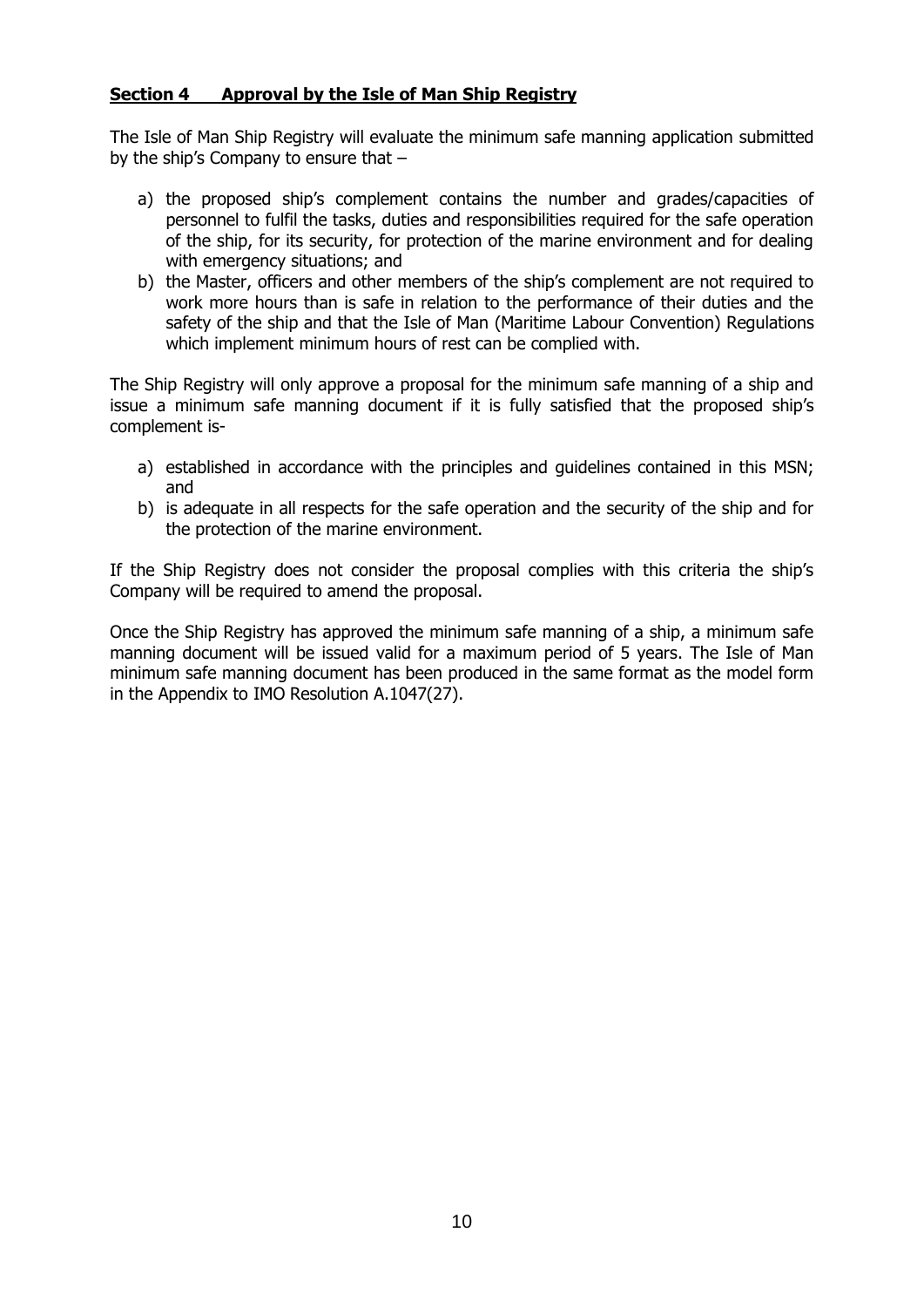# **Section 5 Objectives and Principles of Minimum Safe Manning**

The following has been reproduced from Annex 1 of IMO Resolution A.1047(27) Principles of Minimum Safe Manning.

### **Objectives**

The objective of these Guidelines are to ensure that a ship is sufficiently, effectively and efficiently manned to provide -

- a. safety and security of the ship;
- b. safe navigation and operations at sea;
- c. safe operations in port;
- d. prevention of human injury or loss of life;
- e. the avoidance of damage to the marine environment and to property; and
- f. to ensure the welfare and health of seafarers through the avoidance of fatigue.

These objectives are achieved through the following:

- a. the adoption of a goal-based approach;
- b. standard procedures for effective implementation; and
- c. effective enforcement.

### **Principles of minimum safe manning**

- 1. The following principles must always be observed in determining the minimum safe manning of a ship:
	- 1. The capability to  $-$ 
		- 1. maintain safe navigational, port, engineering and radio watches in accordance with regulation VIII/2 of the 1978 STCW Convention, as amended, and also maintain general surveillance of the ship;
		- 2. moor and unmoor the ship safely;
		- 3. manage the safety functions of the ship when employed in a stationary or near-stationary mode at sea;
		- 4. perform operations, as appropriate, for the prevention of damage to the marine environment;
		- 5. maintain the safety arrangements and the cleanliness of all accessible spaces to minimize the risk of fire;
		- 6. provide for medical care onboard ship;
		- 7. ensure safe carriage of cargo during transit;
		- 8. inspect and maintain, as appropriate, the structural integrity of the ship; and
		- 9. operate in accordance with the approved Ship's Security Plan; and